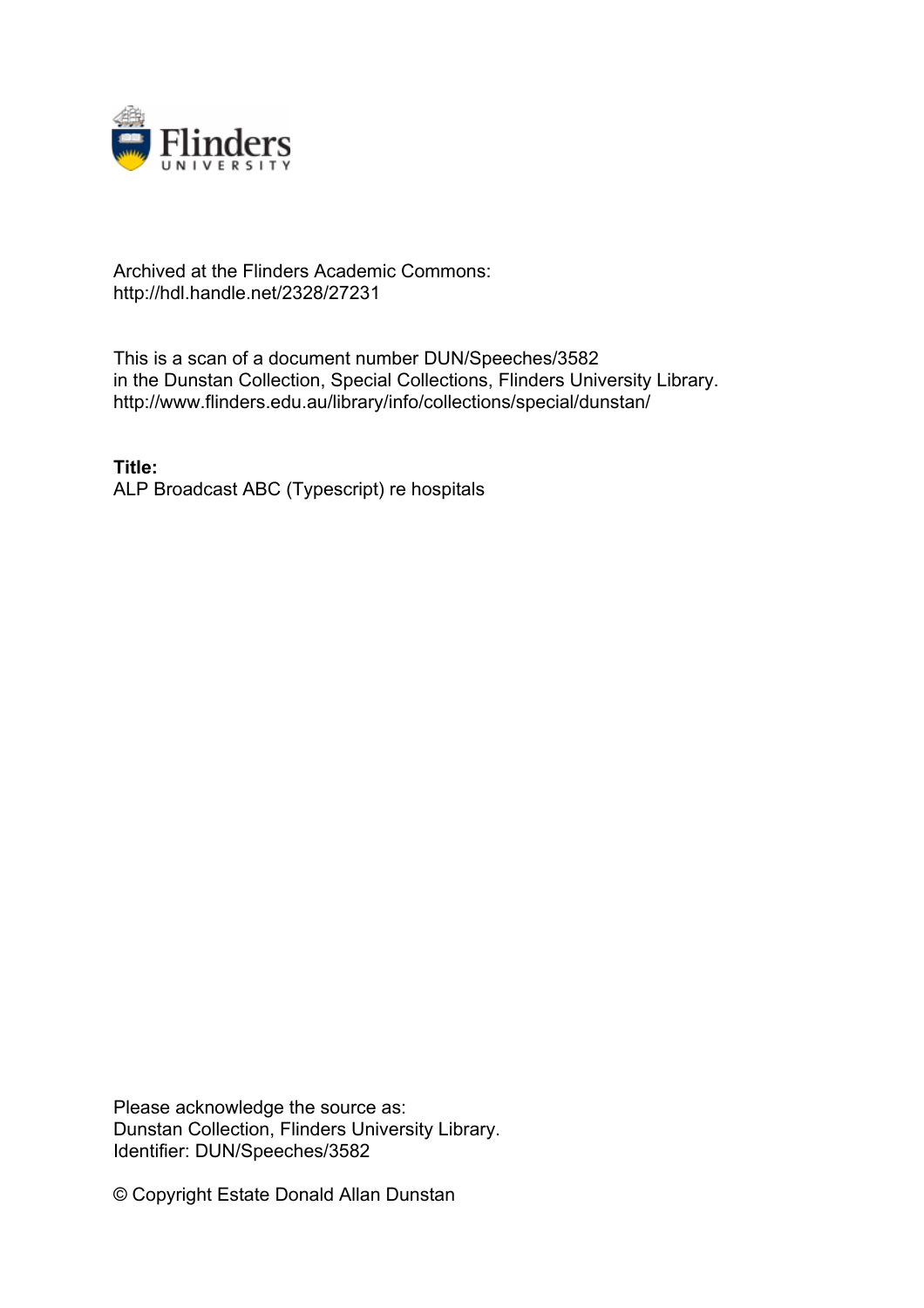## $A. L.P.$  BROADCAST  $A. B.C.$  2/3/59. DON BOHSTAM M.P.

582

Good Evening. I want to talk to you tonight about a situation in South Australia which is tho business of us all, and which affects vitally nearly every family in this State.

thon anyone in your family falls ill and needs hospital treatment) you naturally expect to bo able to get hospital treatment for them  $-$  the provision of public and community hospitals in the State is the community's business, At tho very least tho State's Job is to see to the provision of sufficient public hospital beds for tho needy and of specialised facilities of the more expensive kind for everyone in the Stato. People who are ill should not go untreated, they should not lack hospital treatment bocause of poverty, Yet that is what is happening in South Australia today.

Let ne begin by giving you some comparative figures. According to the last figures available from the Commonwealth Statistician at the 30th June, 1956, the other States of the Commonwealth provided an average *\$9* public and subsidised hospital beds for every 10,000 people. That is not good  $\bullet$ the other States find that their hospital facilities aro strained to the limit. But as against that figure of 59 beds per 10,000 people in other States in June, 1956, South Australia had only beds per 3D,000 people. That figure is by far the worst in the Commonwealth. No other State has such inadequate hospital facilities as we. To take a fair  $\cdot$ comparison, let us cite the figures for the other two smaller States, Western Australia and Tasmania, which are, like ourselves, claimants upon the Commonwealth for a disability grant largely to help with the cost of Social Services.

In 1956» Western Australia provided Of such hospital beds for every 10,000 peoplo, and Zasmonla, 71, as compared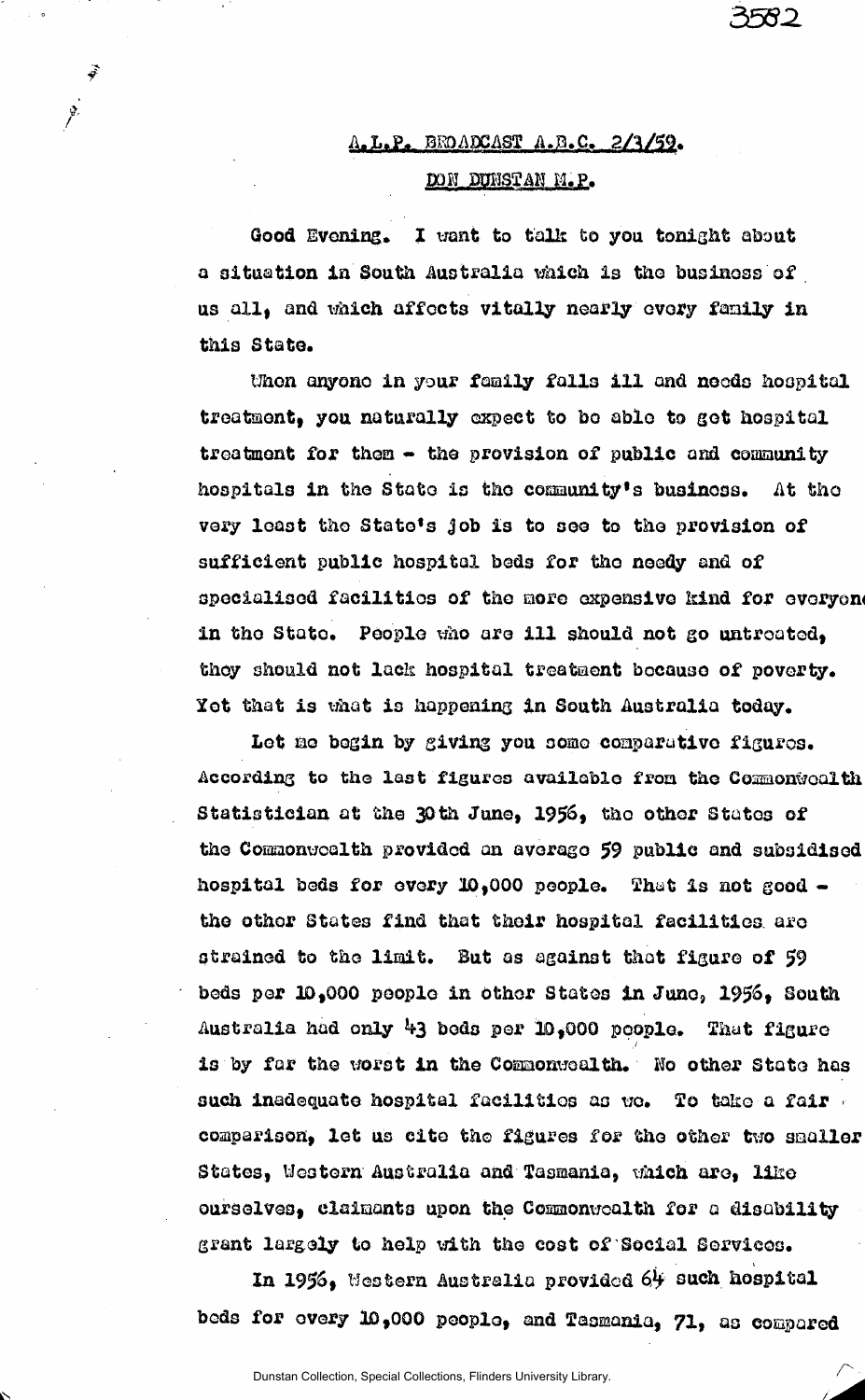with our shockingly low figure of  $43$  beds for every 10,000 people.

The other State Governments have all succeeded in providing far more in the way of hospitals than has the L.C.L. government here.

- 2 -

What has been the result to people in this State? People needing hospital treatment simply haven't been able to get it. Let me give you a few instances - workmen in my district needing to have a hernia repaired have had to wait up to  $2\frac{1}{2}$  years for a bed at the Royal Adelaide Hospital. I have had pensioners in my district due for a cataract removal who have had to wait 18 months to two years for the operation from the time when it should have been done. I have had cancer victims needing surgery but forced to delay because there was no bed for them. I have had physicians in my district and honorary surgeons at the Royal Adelaide Hospital advise constituents to get in touch with me to see if I could pull political strings to get them into hospital as the doctors were unable to get them admission for urgent treatment.

This is not the first time that these matters have been raised. The Government has been attacked on many occasions for its disgraceful record on hospitals, and as a result the minister of Health, Sir Lyell McEwin, was sent overseas for ten months at public expense to study hospitals and prison administration. When he returned he blithely announced that South Australia's hospital administration was the best in  $\mathbf{S}$  the world  $\mathbf{A}$ 

You know, after some of the staff at the Royal Adelaide Hospital had recovered from the sedatives they needed to take after reading that particular pronouncement, they asked me to go down and take a look round. You go sometime, if you get the chance. You will find some wards which are mere wooden shanties. You will find some wards so overcrowded with "black or emergency beds that there is hardly room to get down the or emergency beds that there is hardly room to get down the there is the there is the there is the there is the<br>International contract the there is the there is the theory of the theory of the theory of the theory of the t

Dunstan Collection, Special Collections, Flinders University Library.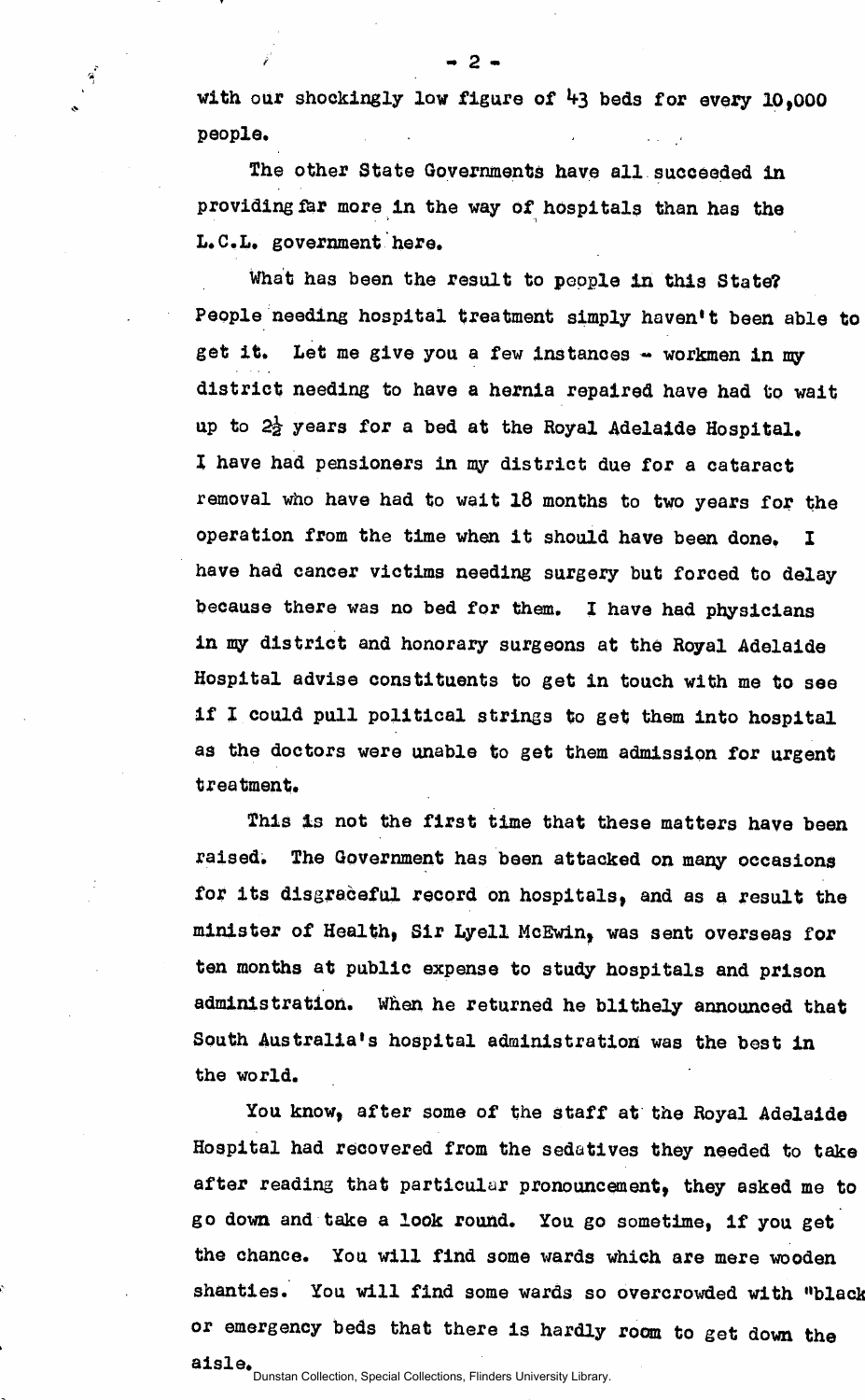You will find a dispensary so poorly accommodated that, it is like something out of the most purple passages of Dickens. There is no proper and effective place for keeping patients' records. The backs of some of the wards are outmoded and slummy. The facilities for nurses are inadequate and in many cases discouraging. It is little wonder that whereas on average the other States have 32 nurses for every ID,000 people, South Australia has only  $25$  - again the worst in the Commonwealth by far.

The Government in reply to these figures, which are > irrefutable, has said that it has great plans. It is growing a little late for plans from this Government. Sir Thomas Playford has now ruled South Australia for twenty one years his party has been in office far longer than that. The present situation is of their making  $-$  they have had ample opportunity to carry out plans ere this.

The Premier has now announced with blithe insouciance a £15,000,000 plan for South Australia's hospitals. He must think the pople have very short memories. Do you remember his advertisements before the last election in 1956? He then proclaimed a huge £11,000,000 program for hospitals. It was never carried out. Let me remind you of some of the items  $\div$  the  $f1,000,000$  casualty block at the Royal Adelaide Hospital has not been reported on by the Public Works Committee. No expenditure has been authorised - not a sod has been turned nor a brick laid. The women's treatment block at the Royal Adelaide Hospital was another item - again nothing has been done. He was going to double the size of the Port Lincoln Hospital  $\div$  he hasn't. He was going to provide 260 more beds at Northfield - they are not there yet. Of course, pictures are published from time to time of the Queen Elizabeth Hospital at Woodville —one of the slowest most slowly carried out and extravagant projects of its kind in the world. It is years behind schedule and has cost over three times its original estimate. But it should have been  $\mathfrak{u}$ p, in  $\mathfrak{u}$  and  $\mathfrak{g}$  and  $\mathfrak{g}$  and  $\mathfrak{g}$  and  $\mathfrak{g}$  and  $\mathfrak{g}$  and  $\mathfrak{g}$  and  $\mathfrak{g}$  and  $\mathfrak{g}$  and  $\mathfrak{g}$  and  $\mathfrak{g}$  and  $\mathfrak{g}$  and  $\mathfrak{g}$  and  $\mathfrak{g}$  and  $\mathfrak{g}$ 

- 3 -

7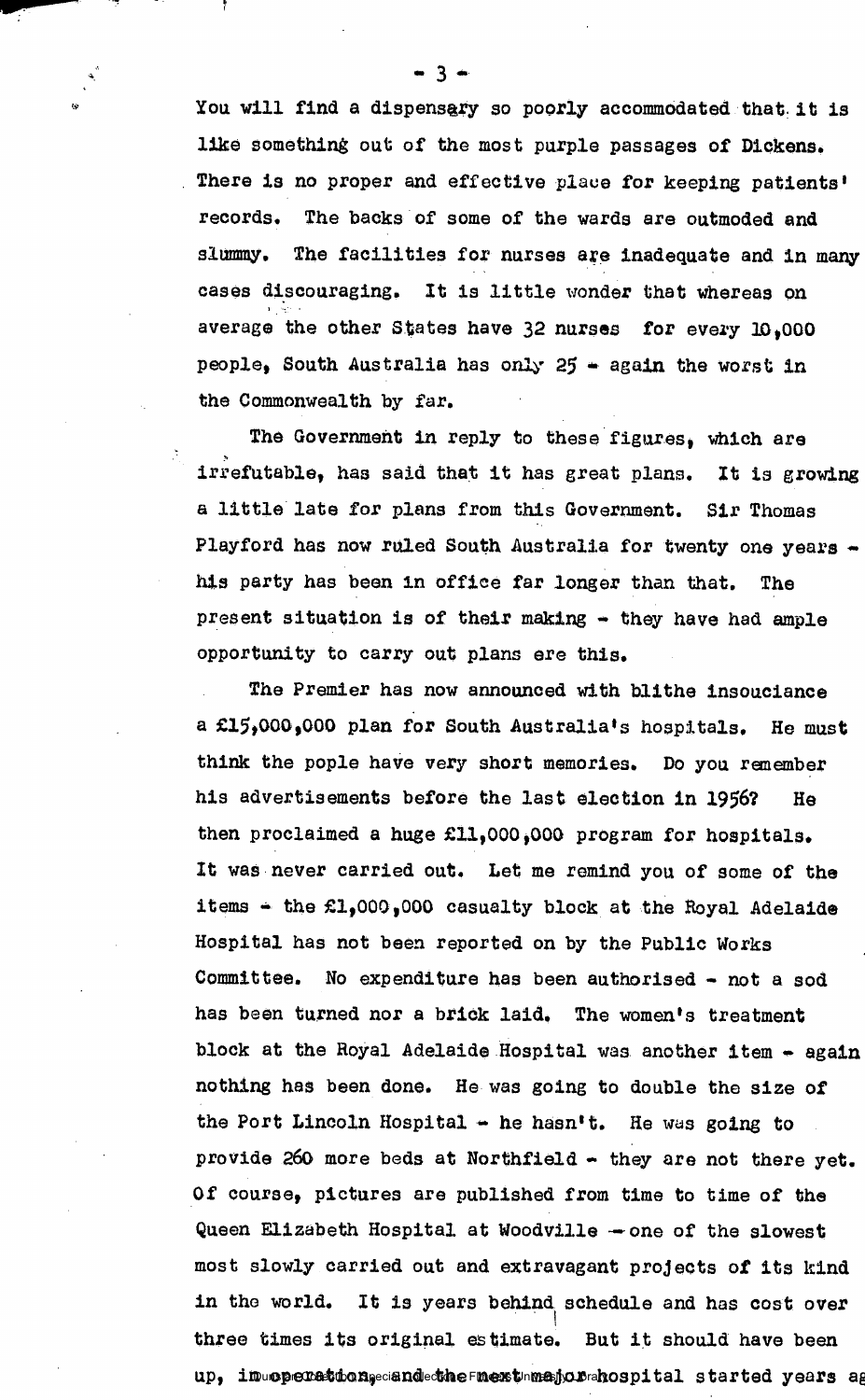I well remember that when I was first elected to Parliament, the present Minister for Education, Mr, Pattinson was then a private member, and repeatedly demanded of the Government that it proceed with the promised public hospital at Oaklands to serve the South-Western suburbs, Wow that he is a Ministe: he says nothing about it, but the fact remains that the demands he quite properly made in 1952 and 1953 have been ignored and the Oaklands Hospital is not even on the drawing board.

i If.

 $\sum_{i=1}^{n}$ 

Just as an example to test how the Government is carrying out plans for hospitals in this State, let us take the period from June, 1956 vhen the last figures were released by the Commonwealth Statistician to June, 1958, when the last figure for added hospital beds is available from our own Hospitals Department.

To get to the level of the other States, hospital bed provision as at 1956, we would have had to provide an extra 1,646 hospital beds. As we only had  $3,617$  in 1956, this meant we needed a  $40\%$  increase to give a service comprable with other States. Do you know how many extra beds the Playford Government provided in that time as agains the neede  $1,646$ ?  $263$ . That's all. It wasn't even enough to keep pace with the increase in population  $\bullet$  we now have fewer than \*+3 beds for every 10,000 people.

Let me now turn to the position in subsidised hospitals. Whereas other States have subsidised the expenditure of local communities generously in their effors to ereot community hospitals, the L.C.L. government in South Australia has not. As against a subsidy of  $70\%$  of total expenditure paid in N.S.W., and  $48\%$  of total expenditure in Victoria, South Australia has provided only  $19.8\%$  of total expenditure. This has meant that many country hospitals have been forced to charge wage-earners seeking hospital treatment sums which are quite beyond their capacity to pay. The result has been very real misery to many people in country areas. The people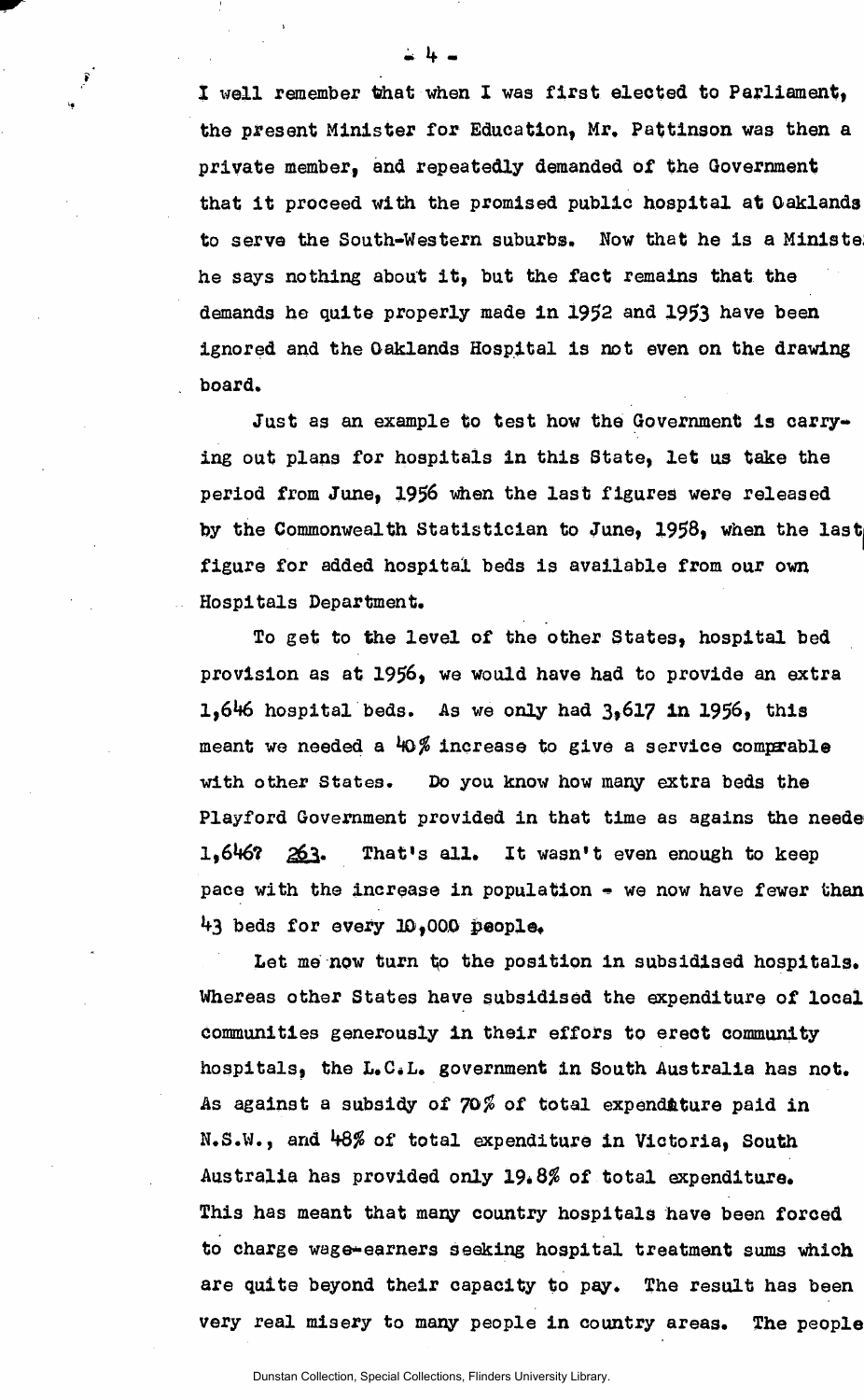in the South-East of this State have boon particularly hard hit, and it was not surprising that the South-East Hospitals Association has protested bitterly at the lack of Government assistance,

Why is it that the Government had adopted this attitude? It has not been for lack of money. The Premier in his announcement of his plans evidently considers there is ample monoy available. The other States have spent the money  $\cdot$ and if they can do it, so can we. In fact, year after year the Commonwealth Qrants Commission has told this State that it may spend to the level of other States on Social Services and they will re-imbarse it if it used the money to bring its budgetory position to that of the other States. The fantastic situation is that wo have not spent to the level of the othor States, have not required in consequence the re-imbursemont to put us in their budgetary position, and so have lost millions available to us for spending on Social Services if Sir Thomas Playford hod only put his hand out for it.

Last year the positive adjustment available to this state for Social Services if we had budgeted in the sano way as the other States, was £1,828,000. We didn't get a penny of it as the L.C.L. Government hadn't spent the money and so couldn't get the re-imbrusement. The two other claimant States Western Australia and Tasmania, have succeeded consistently la spending  $f_5/-/-$  per head of population per year more on social services than has the Playford Government.

Labor is determined to spend this money and got the re-imbursement. Our plan envisages:-

- 1. The enlargement of the Hospitals Board to make it fully representative.
- 2. The immediate rebuilding of the antiquated portions of the Royal Adelaide Hospital.
- 3. The building of additional public hospitals in the Metropolitan Area and in the country andx to give an adequate provision for public messives) tal beds throughout

- 5 -